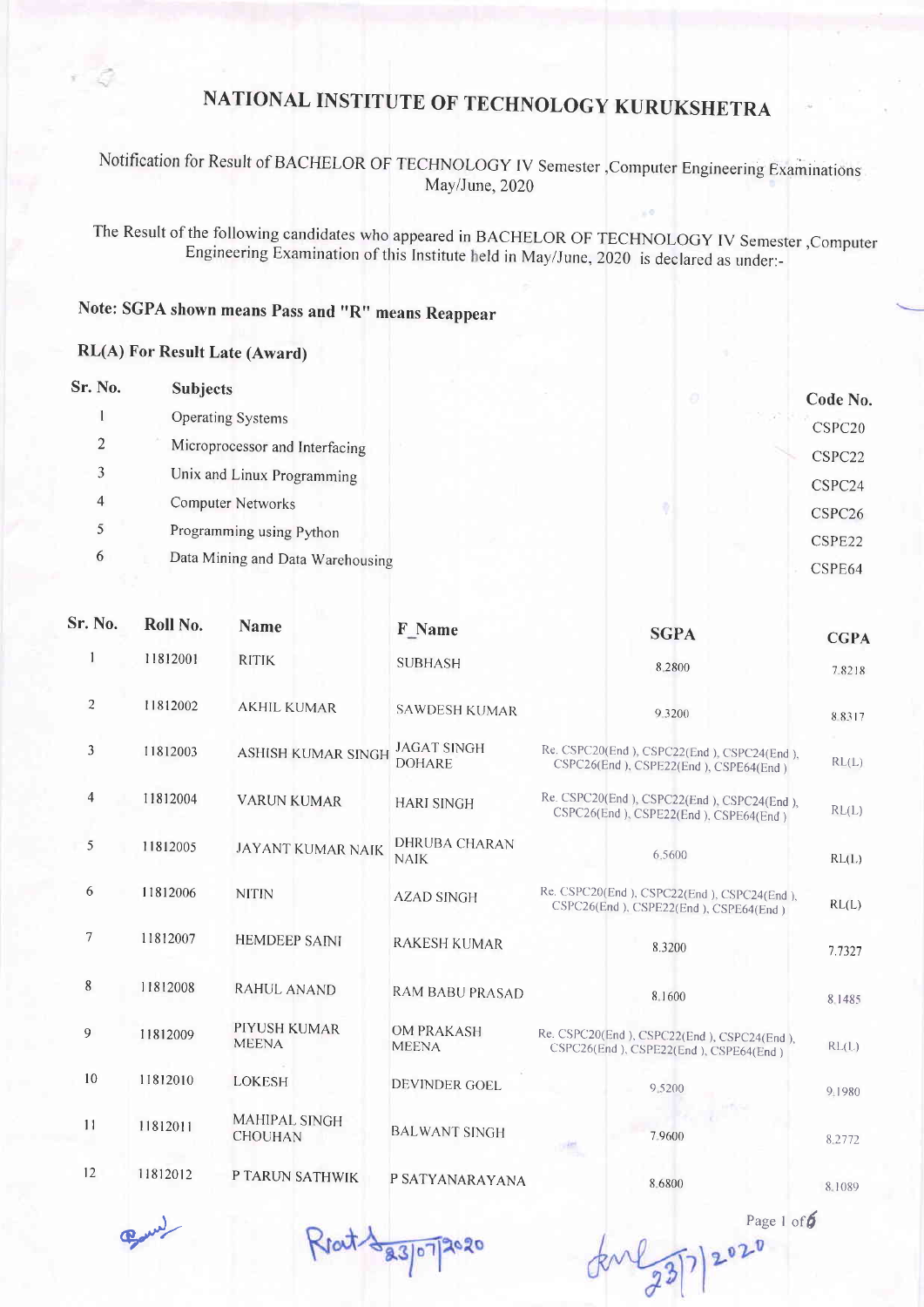Notification for Result of BACHELOR OF TECHNOLOGY IV Semester , Computer Engineering Examinations May/June, 2020

| 13 | 11812013 | PRAKHAR PATEL                              | <b>J R PATEL</b>                                    | 9.6400                                                                                                                           | 9.2376    |
|----|----------|--------------------------------------------|-----------------------------------------------------|----------------------------------------------------------------------------------------------------------------------------------|-----------|
| 14 | 11812014 | <b>ANUJ MEHTA</b>                          | <b>VINOD MEHTA</b>                                  | 10.0000                                                                                                                          | 9 3 7 6 2 |
| 15 | 11812015 | PARTHA SARATHI<br>PAUL                     | <b>AMAR PAUL</b>                                    | 9 8400                                                                                                                           | 9.4950    |
| 16 | 11812016 | <b>KARTIK GUPTA</b>                        | <b>RAM CHARAN</b><br><b>GUPTA</b>                   | 9.8400                                                                                                                           | 9.4950    |
| 17 | 11812017 | KAMLESH KUMAR<br><b>SHARMA</b>             | <b>LALIT KISHOR</b><br><b>SHARMA</b>                | 7.6800                                                                                                                           | 7.7525    |
| 18 | 11812018 | NARENDRA KUMAR<br>PAL                      | <b>TEJ SINGH</b>                                    | 8.2000                                                                                                                           | 8.3663    |
| 19 | 11812020 | <b>HARDIK CHAWLA</b>                       | SANJAY CHAWLA                                       | 9.8400                                                                                                                           | 94554     |
| 20 | 11812021 | <b>GOWDU PRIYANKA</b>                      | <b>GOWDU JAYARAJU</b>                               | Re. CSPC20(Int + End ), CSPC22(Int + End ),<br>$CSPC24(int + End), CSPC26(int + End),$<br>$CSPE22(int + End), CSPE64(int + End)$ | RL(L)     |
| 21 | 11812022 | LAXMAN                                     | PADAM PARKASH                                       | 9.0000                                                                                                                           | 9.0000    |
| 22 | 11812023 | <b>VENUGOPAL REDDY</b><br><b>SOLIPURAM</b> | S NARENDER REDDY                                    | 8.4800                                                                                                                           | 7.7624    |
| 23 | 11812024 | MANAV DHAWAN                               | <b>JITENDER KUMAR</b>                               | 9.8400                                                                                                                           | 9.3861    |
| 24 | 11812025 | MEKALA SUSHANTH<br><b>KUMAR</b>            | <b>MEKALA</b><br>SUDHARSHANAM                       | 6.3200                                                                                                                           | RL(L)     |
| 25 | 11812026 | <b>SHAGUN JINDAL</b>                       | <b>VIKAS JINDAL</b>                                 | 9,8400                                                                                                                           | 9.4356    |
| 26 | 11812027 | <b>MANIKONDA</b><br>VENKATA SAI NETHRA     | <b>MANIKONDA</b><br><b>VENKATA</b><br>SATYANARAYANA | 9 0000                                                                                                                           | 8.2475    |
| 27 | 11812028 | <b>SAI DIVESH</b><br><b>CHOWDARY G</b>     | <b>G KRISHNA MOHAN</b>                              | 9.0000                                                                                                                           | 8.9901    |
| 28 | 11812029 | DHANANJAY DIXIT                            | SUNIL KUMAR DIXIT                                   | 8.1600                                                                                                                           | 7.4851    |
| 29 | 11812030 | <b>SHREYA ANAND</b>                        | ANAND KUMAR<br><b>SINGH</b>                         | 9 4 4 0 0                                                                                                                        | 8.9703    |
| 30 | 11812031 | <b>DEVENDRA</b><br><b>CHOUDHARY</b>        | <b>SANJAY KUMAR</b>                                 | 8.4800                                                                                                                           | RL(L)     |
| 31 | 11812032 | <b>MAHENDRA SUTHAR</b>                     | <b>JAGDISH PRASAD</b><br><b>SUTHAR</b>              | 8,8400                                                                                                                           | 8.3564    |
| 32 | 11812033 | <b>ANURAG THAKUR</b>                       | NAVEEN KUMAR<br>THAKUR                              | 9.3200                                                                                                                           | 9.1287    |
| 33 | 11812034 | <b>BHAVISHYA YADAV</b>                     | <b>SURENDER SINGH</b>                               | 8.9600                                                                                                                           | 88614     |

Rent 1 23/07/2020

de 23/7/202 Page 2 orb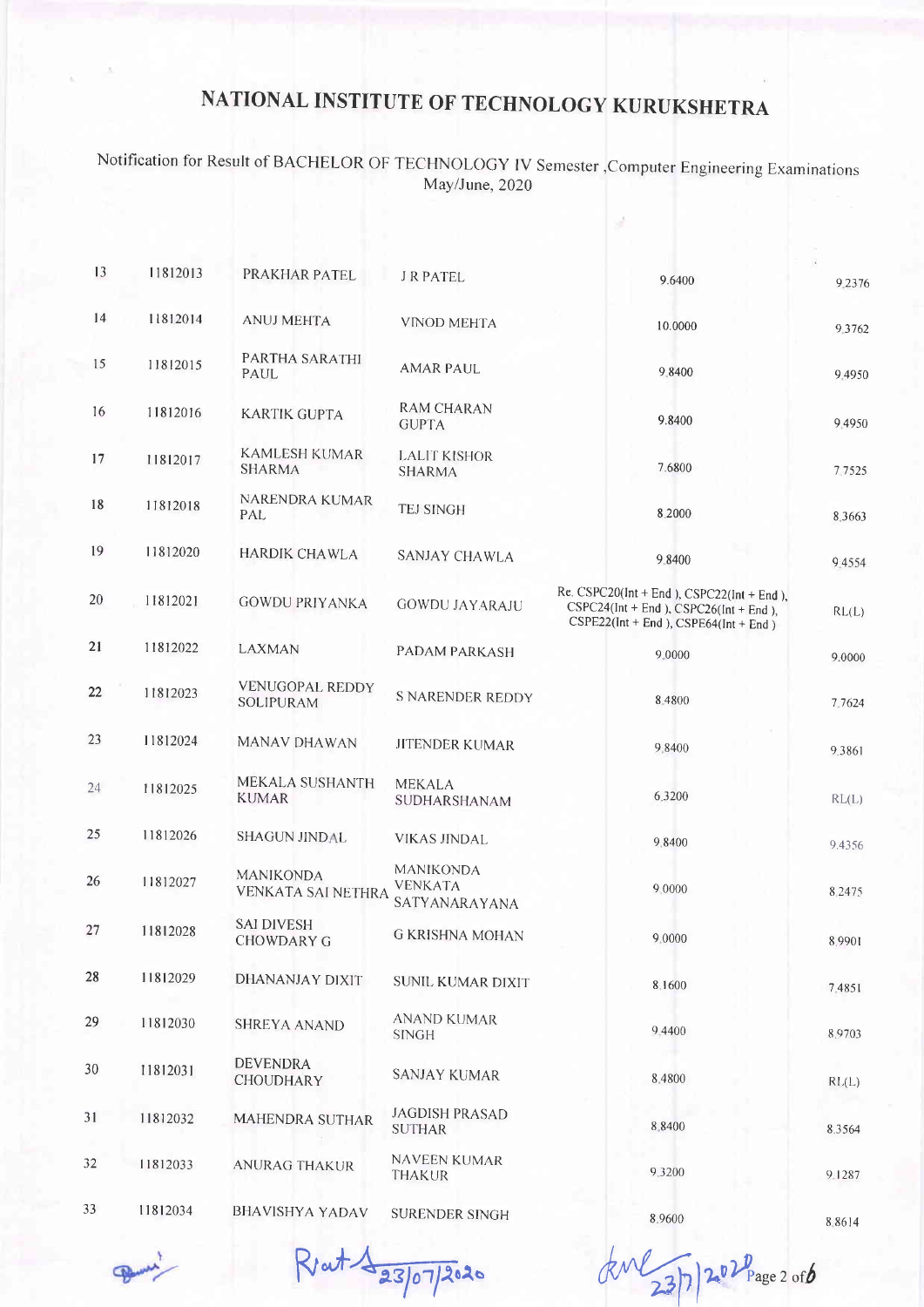Notification for Result of BACHELOR OF TECHNOLOGY IV Semester , Computer Engineering Examinations May/June,2020

| 34 | 11812035 | NAINA KASHYAP                        | <b>SURYA PRAKASH</b><br><b>NARAIN</b>  | 8.1600                                                                                                                               | 7.2079 |
|----|----------|--------------------------------------|----------------------------------------|--------------------------------------------------------------------------------------------------------------------------------------|--------|
| 35 | 11812036 | KAPIL KUMAR GUPTA SANTOSH GUPTA      |                                        | 9.3200                                                                                                                               | 9.1881 |
| 36 | 11812037 | <b>GAURAV YADAV</b>                  | <b>BHAGWAN SINGH</b>                   | 8.8400                                                                                                                               | 8.1980 |
| 37 | 11812038 | ANKITA SIHAG                         | <b>RP SIHAG</b>                        | 10.0000                                                                                                                              | 9.6139 |
| 38 | 11812039 | DAMANJYOT SINGH                      | <b>AMRIK SINGH JEIYA</b>               | 9.1600                                                                                                                               | 8.7921 |
| 39 | 11812040 | YASH KHANDELWAL                      | <b>SANJAY</b><br><b>KHANDELWAL</b>     | 9.6800                                                                                                                               | 9.5248 |
| 40 | 11812041 | <b>MOHIT</b>                         | <b>RAKESH KUMAR</b>                    | 8.9200                                                                                                                               | 8.6238 |
| 41 | 11812042 | <b>ISHAAN GARG</b>                   | <b>RAJESH GARG</b>                     | 9.5200                                                                                                                               | 9.0000 |
| 42 | 11812043 | <b>SUBHAM KUMAR</b><br><b>MANJHI</b> | RINGU MANJHI                           | 8.7600                                                                                                                               | 7.7723 |
| 43 | 11812044 | <b>SHIVAM SINGH</b>                  | <b>VIPIN KUMAR</b>                     | 9.8400                                                                                                                               | 9.5743 |
| 44 | 11812045 | <b>HRITHIK BATRA</b>                 | RAJNISH BATRA                          | Re. $CSPC20(lnt + End)$ , $CSPC22(lnt + End)$ ,<br>$CSPC24(int + End), CSPC26(int + End),$<br>$CSPE22(int + End), CSPE64(int + End)$ | RL(L)  |
| 45 | 11812046 | <b>KESHAV BHALLA</b>                 | <b>UMESH BHALLA</b>                    | 9.8000                                                                                                                               | 94950  |
| 46 | 11812047 | <b>ASHISH MITTAL</b>                 | <b>MEGHRAJ</b>                         | 8.9600                                                                                                                               | 8.8317 |
| 47 | 11812048 | PUNIT JAIN                           | <b>SANJAY JAIN</b>                     | 9.4400                                                                                                                               | 9.3069 |
| 48 | 11812049 | PULKIT AGGARWAL                      | NEERAJ KUMAR<br><b>AGGARWAL</b>        | 9.6400                                                                                                                               | 9.4257 |
| 49 | 11812050 | <b>ROBIN</b>                         | <b>BALJEET SINGH</b><br><b>KASHYAP</b> | 8.6000                                                                                                                               | 8.2178 |
| 50 | 11812051 | <b>KARAN GUPTA</b>                   | PANKAJ GUPTA                           | 8.6400                                                                                                                               | 84554  |
| 51 | 11812052 | <b>VIPIN KUMAR</b>                   | RAMESH KUMAR                           | 7.2000                                                                                                                               | RL(L)  |
| 52 | 11812053 | <b>TAMANNA</b>                       | <b>SURENDER KUMAR</b>                  | 9.4800                                                                                                                               | 9.2178 |
| 53 | 11812054 | <b>VIKRAM SARKAR</b>                 | <b>BIRENDRA NATH</b><br><b>SARKAR</b>  | 8.1200                                                                                                                               | 7.5248 |
| 54 | 11812055 | <b>ARCHIT GOYAL</b>                  | <b>SANJEEV GOYAL</b>                   | 9.8000                                                                                                                               | 9.4752 |

Pine !

Rrat 1 23/07/2020

kul 23/7/2020 Page 3 of6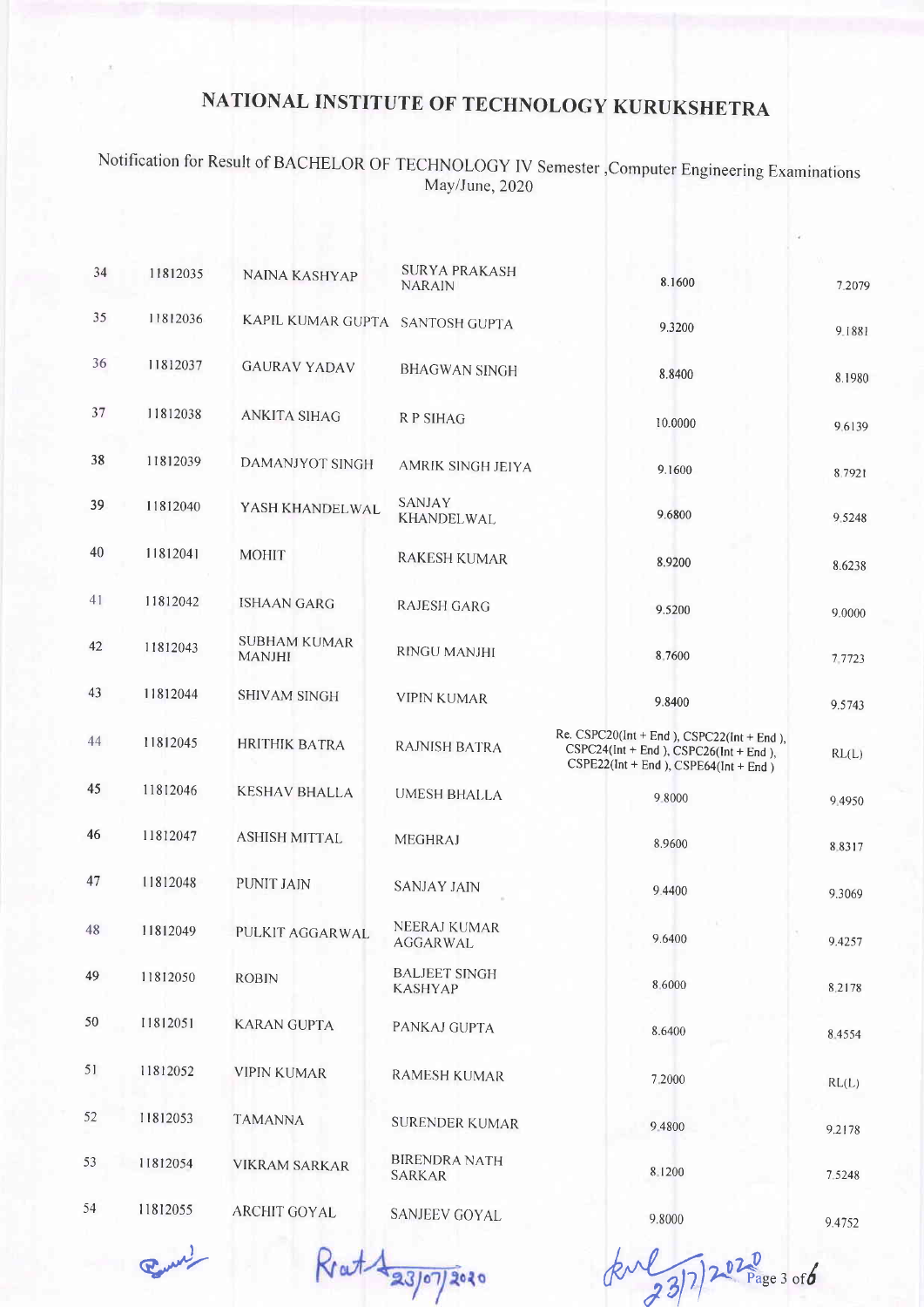#### Notification for Result of BACHELOR OF TECHNOLOGY IV Semester , Computer Engineering Examinations May/June, 2020

| 55 | 11812056 | <b>BHARTI</b>                                          | <b>SURESH KUMAR</b>                     | 10.0000                                                                                                                                | 9 7 2 2 8 |
|----|----------|--------------------------------------------------------|-----------------------------------------|----------------------------------------------------------------------------------------------------------------------------------------|-----------|
| 56 | 11812057 | <b>HARSHIT SINGLA</b>                                  | <b>VIPIN KUMAR</b>                      | 8.6400                                                                                                                                 | 8,5347    |
| 57 | 11812058 | <b>MAYANK JAIN</b>                                     | RADHE SHYAM JAIN                        | 9.2800                                                                                                                                 | 9.1683    |
| 58 | 11812059 | TUMMALA MOHAN SAI T GOPALAKRISHNA                      |                                         | 8.4400                                                                                                                                 | 8.1287    |
| 59 | 11812060 | <b>VIPIN KUMAR</b>                                     | <b>DINESH KUMAR</b>                     | 8,2800                                                                                                                                 | 8.6733    |
| 60 | 11812061 | <b>BOBBILI PAWAN</b><br><b>VEERA VENKATA</b><br>RAYUDU | B V<br>SATYANARAYANA                    | 9.4800                                                                                                                                 | 9.1089    |
| 61 | 11812062 | AMAN KUMAR RANA                                        | <b>SHER SINGH RANA</b>                  | Re. CSPC20(End), CSPC22(End), CSPC24(End),<br>CSPC26(End), CSPE22(End), CSPE64(End)                                                    | RL(L)     |
| 62 | 11812063 | <b>ARSH PENTAL</b>                                     | PRAG PENTAL                             | 9 4800                                                                                                                                 | 9.2376    |
| 63 | 11812064 | NITIKA GUPTA                                           | <b>SANJEEV GUPTA</b>                    | 8 5 200                                                                                                                                | 8.2079    |
| 64 | 11812065 | KARRA SHARMILA                                         | <b>KARRA RAMA</b><br><b>KRISHNA RAO</b> | 6,8800                                                                                                                                 | RL(L)     |
| 65 | 11812066 | <b>ANIRUDH</b>                                         | NARESH KUMAR                            | 9.2800                                                                                                                                 | 9 1 2 8 7 |
| 66 | 11812067 | <b>ANURADHA</b>                                        | <b>VIJENDER KUMAR</b>                   | 9,2000                                                                                                                                 | 9 0 5 9 4 |
| 67 | 11812068 | <b>SHAGUN</b>                                          | <b>SATYA PRAKASH</b><br><b>DUBEY</b>    | 9.4800                                                                                                                                 | 9,5050    |
| 68 | 11812069 | <b>JAGDISH MEENA</b>                                   | HANUMAN MEENA                           | Re. CSPC20( $Int + End$ ), CSPC22( $Int + End$ ),<br>$CSPC24(int + End), CSPC26(int + End),$<br>$CSPE22(int + End), CSPE64(int + End)$ | RL(L)     |
| 69 | 11812070 | <b>HIMANSHI JANGRA</b>                                 | <b>JAI NARAYAN</b>                      | 5.7600                                                                                                                                 | RL(L)     |
| 70 | 11812071 | <b>LAKSHYA</b>                                         | <b>ASHOK</b>                            | 8.4400                                                                                                                                 | 8.2277    |
| 71 | 11812072 | <b>VIPIN</b>                                           | RAJENDER SINGH                          | 8.1600                                                                                                                                 | 8.2178    |
| 72 | 11812073 | PARMANAND                                              | ATMANAND SINGH                          | 8 5 200                                                                                                                                | 8.0693    |
| 73 | 11812075 | <b>JAYESH BHOJWANI</b>                                 | <b>PRADEEP</b><br><b>BHOJAWANI</b>      | 9,6000                                                                                                                                 | 9.5446    |
| 74 | 11812077 | <b>JAYESH KUMAR</b>                                    | MUKESH KUMAR                            | 9.2800                                                                                                                                 | 9.0099    |
| 75 | 11812078 | N ANKITHA                                              | N ASHOK KUMAR                           | 8.3200                                                                                                                                 | 0.4050    |

Busi

Rat 33/07/2020

Jene 23/3/2 Page 4 of 6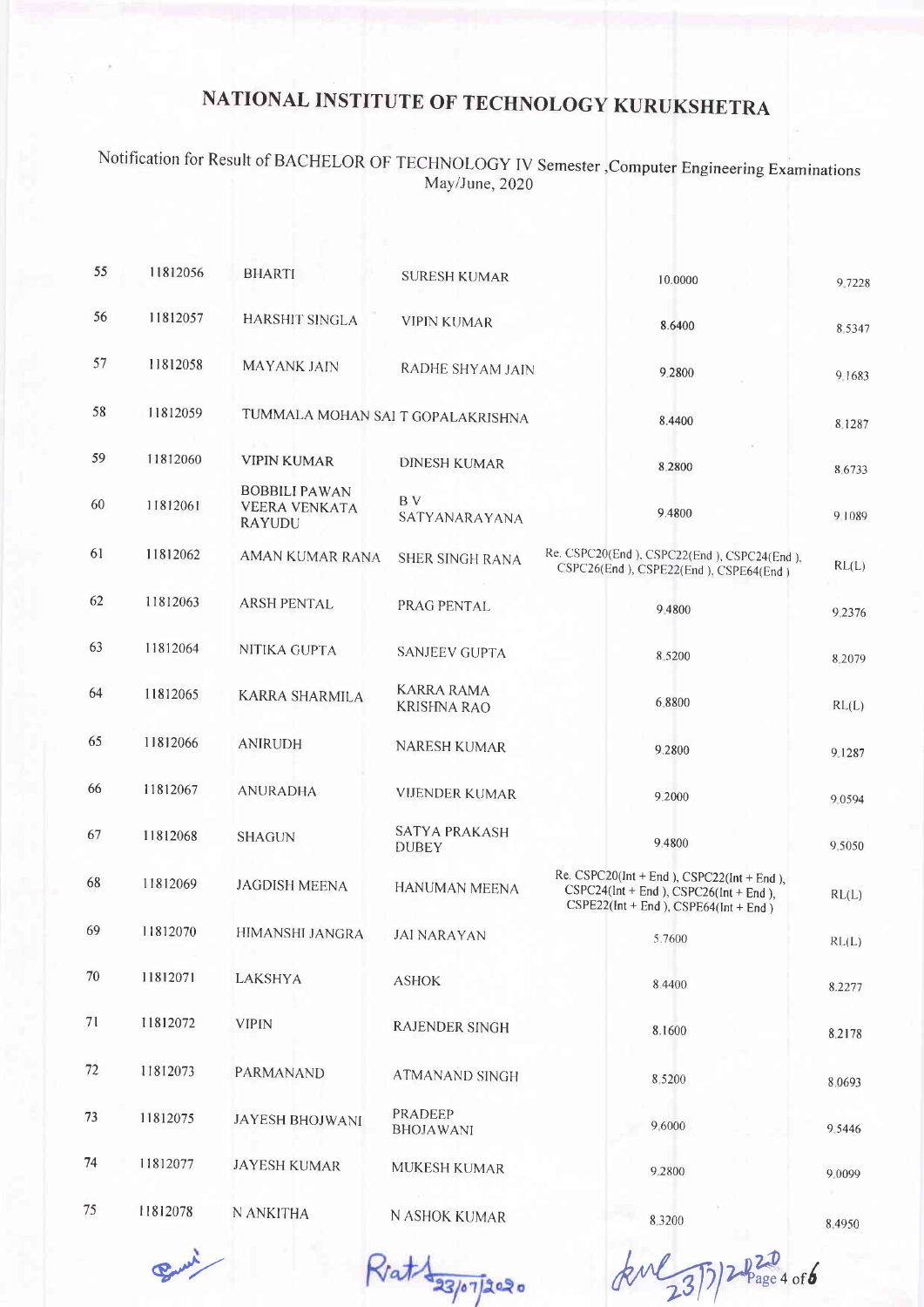#### Notification for Result of BACHELOR oF TECHNoLoGY IV Semester,computer Engineering Examinations May/June, 2020

| 76 | 11812079 | <b>REKHANSH</b><br>PRIYADARSHI       | <b>SIDDHARTHA</b><br>PRIYADARSHI        | 8 8 8 0 0                                                                           | 8.4257    |
|----|----------|--------------------------------------|-----------------------------------------|-------------------------------------------------------------------------------------|-----------|
| 77 | 11812080 | PRATIK MEWARA                        | <b>RAMESH KUMAR</b><br><b>MEWARA</b>    | 9.3200                                                                              | 8.7129    |
| 78 | 11812081 | <b>ANKIT KUMAR</b>                   | <b>MAHA SINGH</b>                       | 9.7200                                                                              | 9.5743    |
| 79 | 11812082 | <b>HIMANSHU</b>                      | MAHENDER SINGH                          | 8.4800                                                                              | 8.1485    |
| 80 | 11812083 | SHUBHAM DUHAN                        | <b>RAMCHANDER</b>                       | Re. CSPC20(End), CSPC22(End), CSPC24(End),<br>CSPC26(End), CSPE22(End), CSPE64(End) | RL(L)     |
| 81 | 11812084 | PRAJWAL SINGH<br><b>TOMAR</b>        | <b>KALYAN SINGH</b><br><b>TOMAR</b>     | 6.8800                                                                              | RL(L)     |
| 82 | 11812085 | <b>BHAWESH</b>                       | <b>VISHMBER SINGH</b>                   | 6 3 2 0 0                                                                           | 6.3366    |
| 83 | 11812086 | <b>YOGESH</b>                        | <b>RAMESH KUMAR</b>                     | Re. CSPC20(End), CSPC22(End), CSPC24(End),<br>CSPC26(End), CSPE22(End), CSPE64(End) | RL(L)     |
| 84 | 11812087 | <b>AMIT MEHRA</b>                    | <b>BHARAT KUMAR</b><br><b>MEHRA</b>     | 9.2000                                                                              | 9 1485    |
| 85 | 11812088 | <b>ANJALI</b>                        | <b>SATISH KUMAR</b>                     | 8.2800                                                                              | 8.5050    |
| 86 | 11812089 | <b>KOMAL</b>                         | <b>HEMRAJ YADAV</b>                     | 8.2400                                                                              | 8 0 6 9 3 |
| 87 | 11812090 | <b>PIYUSH</b>                        | <b>HARISH KUMAR</b>                     | 9.8400                                                                              | 94059     |
| 88 | 11812091 | DHRUV CHAWLA                         | <b>AVINASH KUMAR</b><br><b>CHAWLA</b>   | 7.6800                                                                              | 7.9010    |
| 89 | 11812092 | <b>HARSH RATHI</b>                   | <b>AJAY KUMAR</b>                       | 9.2800                                                                              | 8 9010    |
| 90 | 11812093 | <b>HIMANSHI</b>                      | <b>RAJESH</b>                           | 9.1600                                                                              | 8.5545    |
| 91 | 11812094 | KIRAN RANI KHARB                     | <b>SURESH KUMAR</b>                     | 9 1600                                                                              | 8.8515    |
| 92 | 11812095 | AMIT KUMAR MAURYA                    | <b>ASHOK KUMAR</b><br><b>MAURYA</b>     | 8.2000                                                                              | 7.7723    |
| 93 | 11822001 | <b>SACHIN BAJPAI</b>                 | <b>BRAJENDRA KUMAR</b><br><b>BAJPAI</b> | 6,7200                                                                              | RL(L)     |
| 94 | 11822002 | ABHISHEK KUMAR SAHRAM BABU SHAH      |                                         | Re. CSPC20(End), CSPC22(End). CSPC24(End),<br>CSPC26(End), CSPE22(End), CSPE64(End) | RL(L)     |
| 95 | 11822003 | <b>KRISHNA KUMAR</b><br><b>YADAV</b> | <b>HIRDAY NARAYAN</b><br><b>YADAV</b>   | 6 8000                                                                              | RL(L)     |
| 96 | 11822004 | RATIN KUMAR BRALA RAJKUMAR BRALA     |                                         | 9.0000                                                                              | 8 2079    |

 $R$ at  $\frac{1}{23}$ 07/2020

 $d\nu$   $\sqrt{35/202^0}$  Page 5 of  $6$